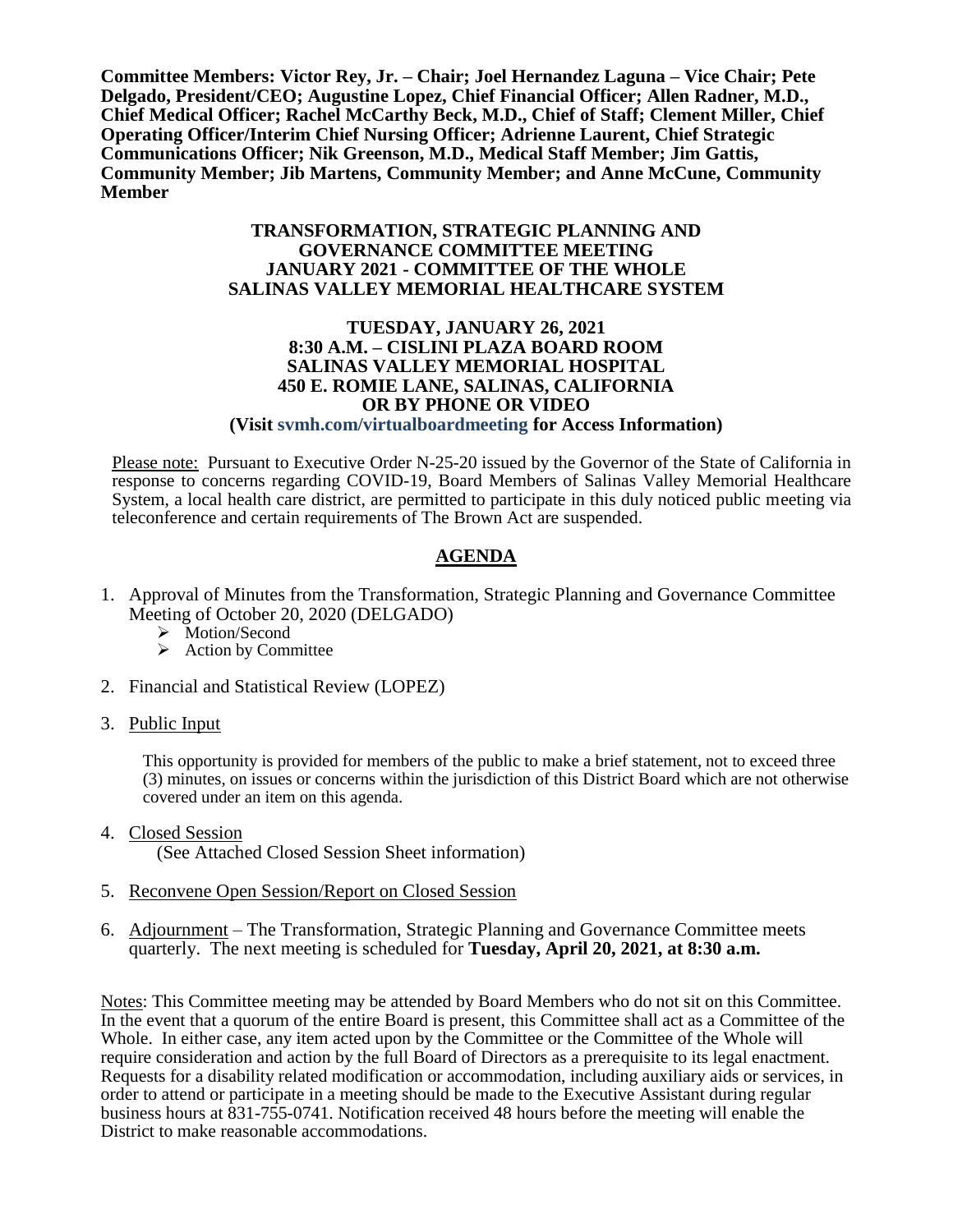The Committee packet is available at the Committee Meeting, at [www.svmh.com,](http://www.svmh.com/) and in the Human Resources Department of the District. All items appearing on the agenda are subject to action by the Committee. Staff and Committee recommendations are subject to change by the Board.

#### **TRANSFORMATION, STRATEGIC PLANNING, AND GOVERNANCE COMMITTEE MEETING OF THE BOARD OF DIRECTORS – COMMITTEE OF THE WHOLE**

# **AGENDA FOR CLOSED SESSION**

Pursuant to California Government Code Section 54954.2 and 54954.5, the board agenda may describe closed session agenda items as provided below. No legislative body or elected official shall be in violation of Section 54954.2 or 54956 if the closed session items are described in substantial compliance with Section 54954.5 of the Government Code.

# **CLOSED SESSION AGENDA ITEMS**

#### **[ ] LICENSE/PERMIT DETERMINATION** (Government Code §54956.7)

**Applicant(s)**: (Specify number of applicants)

# **[ ] CONFERENCE WITH REAL PROPERTY NEGOTIATORS** (Government Code §54956.8)

**Property:** (Specify street address, or if no street address, the parcel number or other unique reference, of the real property under negotiation): \_\_\_\_\_\_\_\_\_\_\_\_\_\_\_\_\_\_\_\_\_\_\_\_\_\_\_\_\_

**Agency negotiator:** (Specify names of negotiators attending the closed session):

**Negotiating parties**: (Specify name of party (not agent): Under negotiation: (Specify whether instruction to negotiator will concern price, terms of payment, or both):

#### **[ ] CONFERENCE WITH LEGAL COUNSEL-EXISTING LITIGATION** (Government Code §54956.9(d)(1))

**Name of case:** (Specify by reference to claimant's name, names of parties, case or claim numbers):

, or

**Case name unspecified:** (Specify whether disclosure would jeopardize service of process or existing settlement negotiations):

#### **[ ] CONFERENCE WITH LEGAL COUNSEL-ANTICIPATED LITIGATION** (Government Code §54956.9)

Significant exposure to litigation pursuant to Section  $54956.9(d)(2)$  or (3) (Number of potential cases):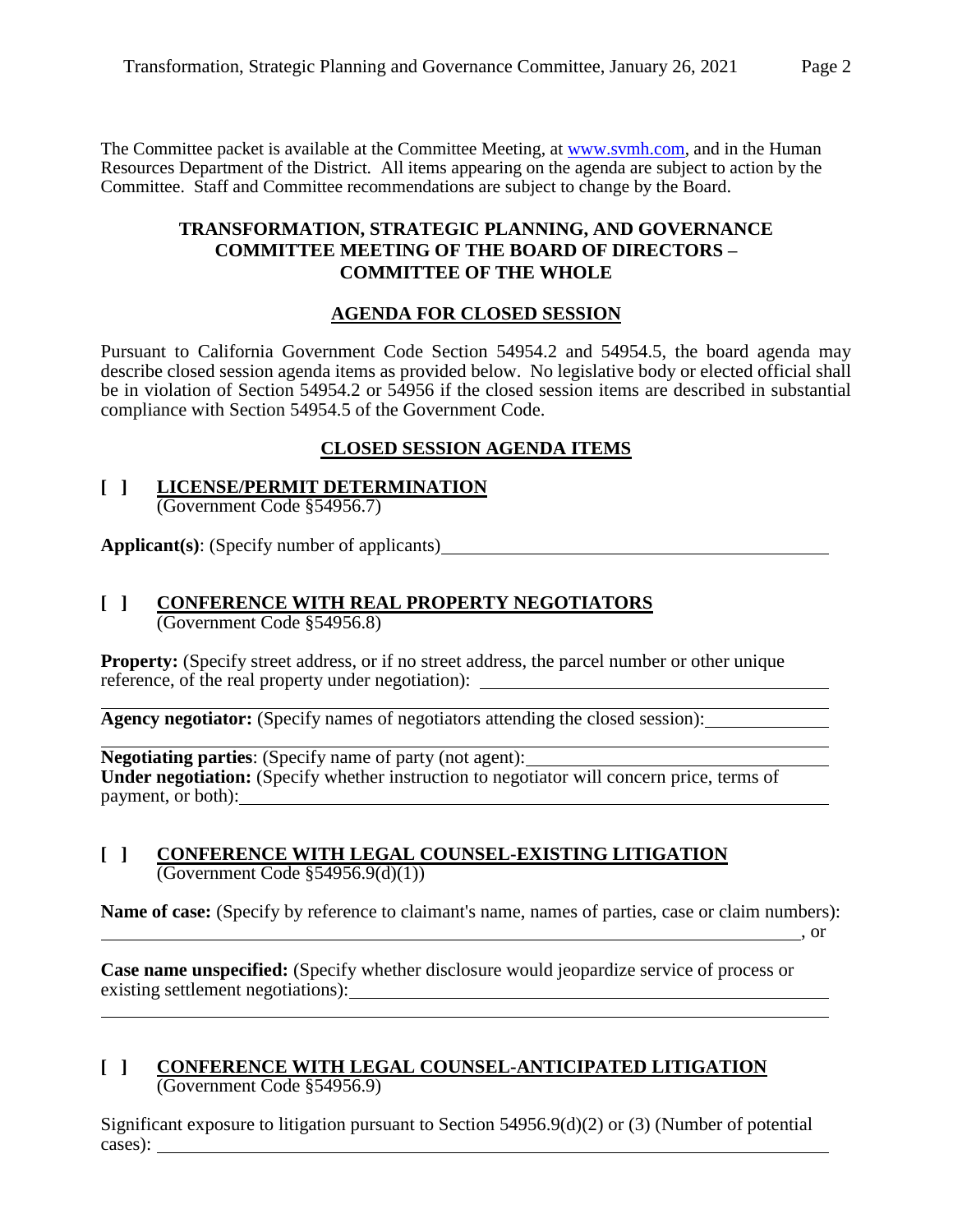Additional information required pursuant to Section 54956.9(e):

<u> 1980 - Johann Stoff, deutscher Stoff, der Stoff, der Stoff, der Stoff, der Stoff, der Stoff, der Stoff, der S</u>

Initiation of litigation pursuant to Section 54956.9(d)(4) (Number of potential cases):

# **[ ] LIABILITY CLAIMS**

(Government Code §54956.95)

**Claimant:** (Specify name unless unspecified pursuant to Section 54961):

**Agency claimed against**: (Specify name):

#### **[ ] THREAT TO PUBLIC SERVICES OR FACILITIES** (Government Code §54957)

**Consultation with:** (Specify name of law enforcement agency and title of officer):

#### **[ ] PUBLIC EMPLOYEE APPOINTMENT** (Government Code §54957)

**Title**: (Specify description of position to be filled):

# **[ ] PUBLIC EMPLOYMENT**

(Government Code §54957)

**Title:** (Specify description of position to be filled):

#### **[ ] PUBLIC EMPLOYEE PERFORMANCE EVALUATION** (Government Code §54957)

**Title:** (Specify position title of employee being reviewed):

# **[ ] PUBLIC EMPLOYEE DISCIPLINE/DISMISSAL/RELEASE**

(Government Code §54957)

(No additional information is required in connection with a closed session to consider discipline, dismissal, or release of a public employee. Discipline includes potential reduction of compensation.)